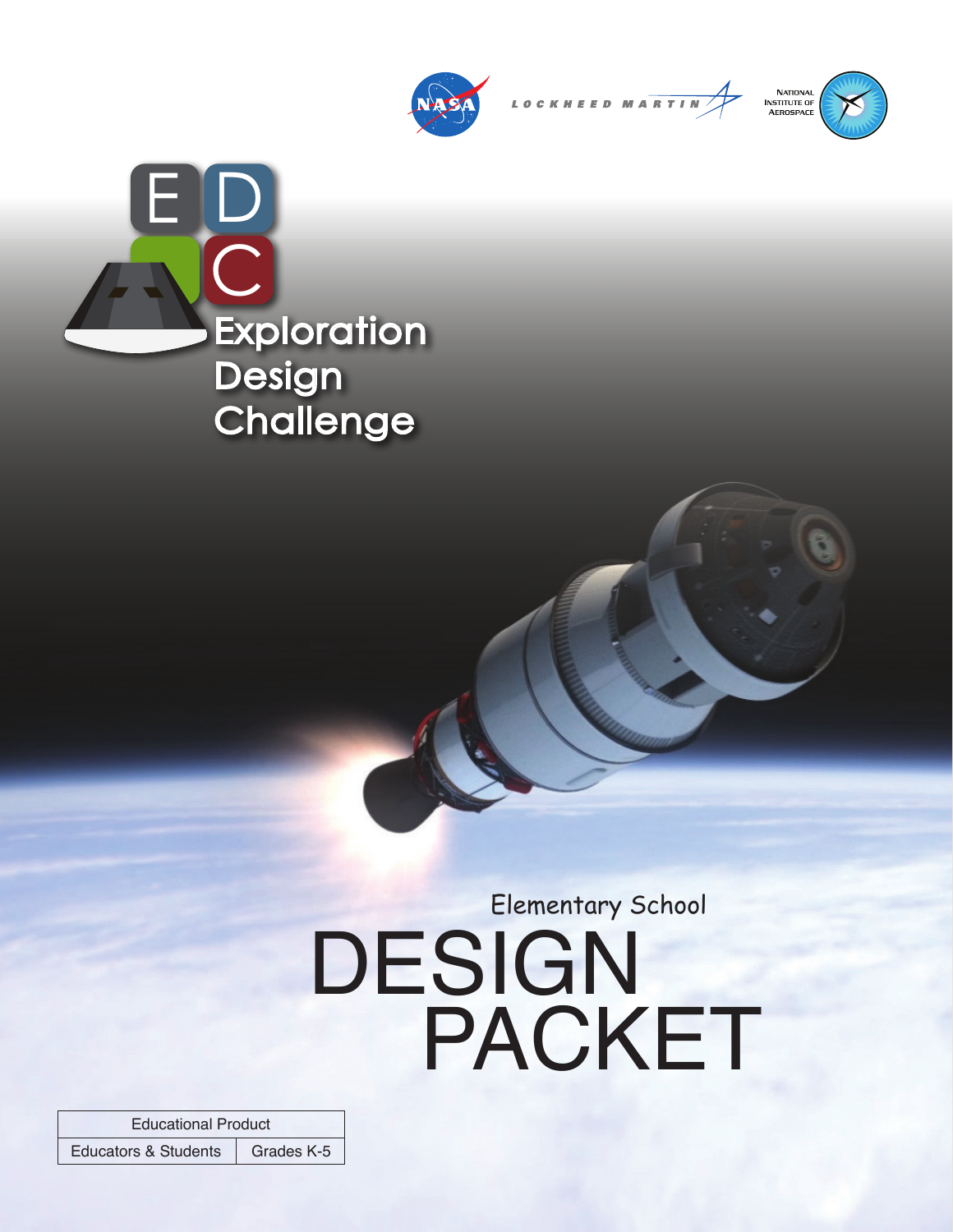The Elementary Design Packet was originally produced for NASA by the National Institute of Aerospace as part of the NASA eClips™ activity. The packet for Educators and Students, Grades K-5, was approved as educational product number NP-2009-12-228-LaRC and is available in electronic format at the NASA eClips™ web site: www.nasa.gov/nasaeclips.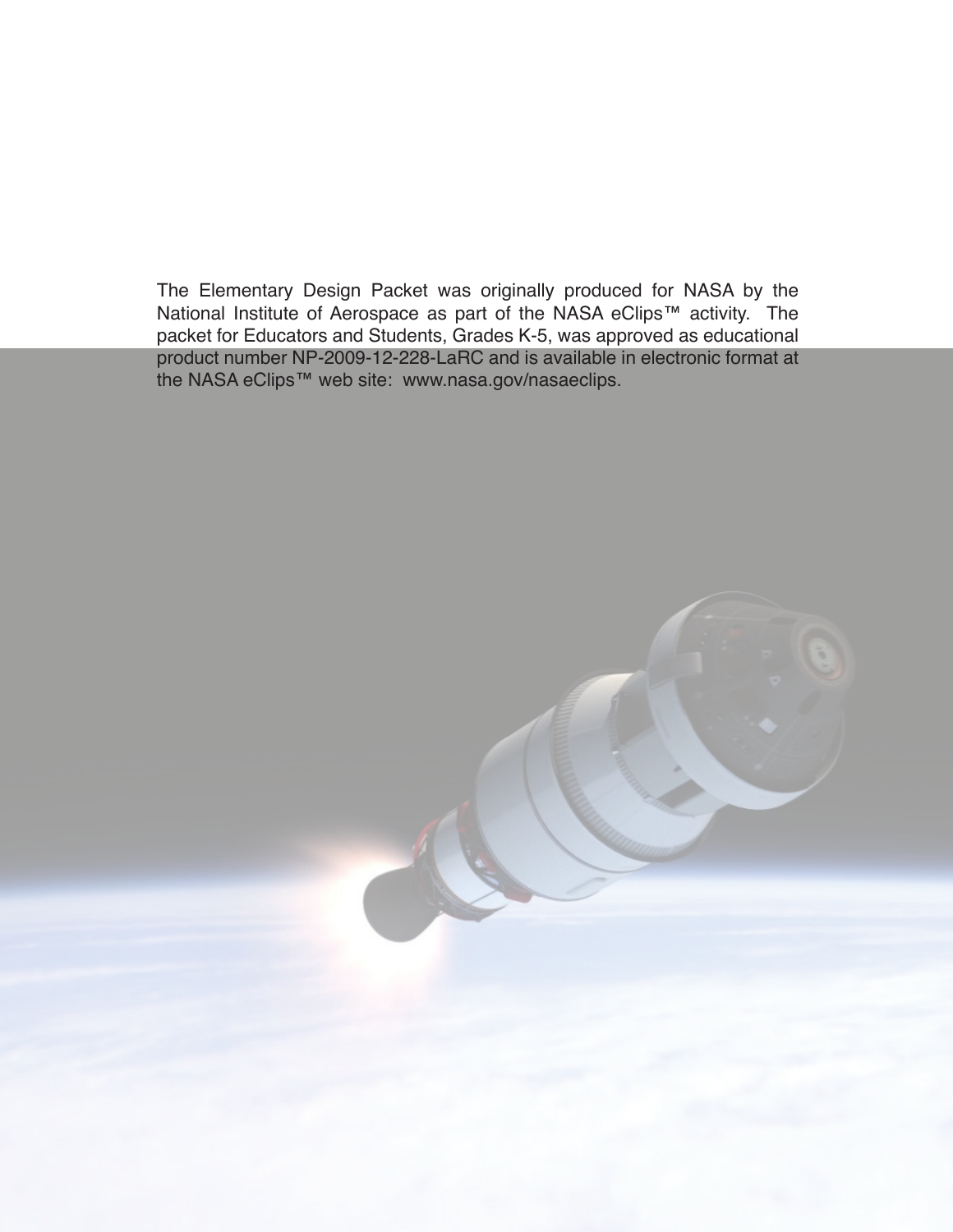

### Elementary School Design Packet



## Steps of the Design Process

### **1. ASK**

- What is the problem?
- What have others done?
- What are the limits?

#### **2. IMAGINE**

- What are some solutions?
- Brainstorm ideas.
- Choose the best one.

#### **3. BUILD**

- Draw a diagram.
- Make lists of materials you will need.
- Follow your plan and build it.

#### **4. EVALUATE**

- Test it out!
- Record your results.
- Make changes to improve it.

#### **5. SHARE**

• Explain your ideas to others.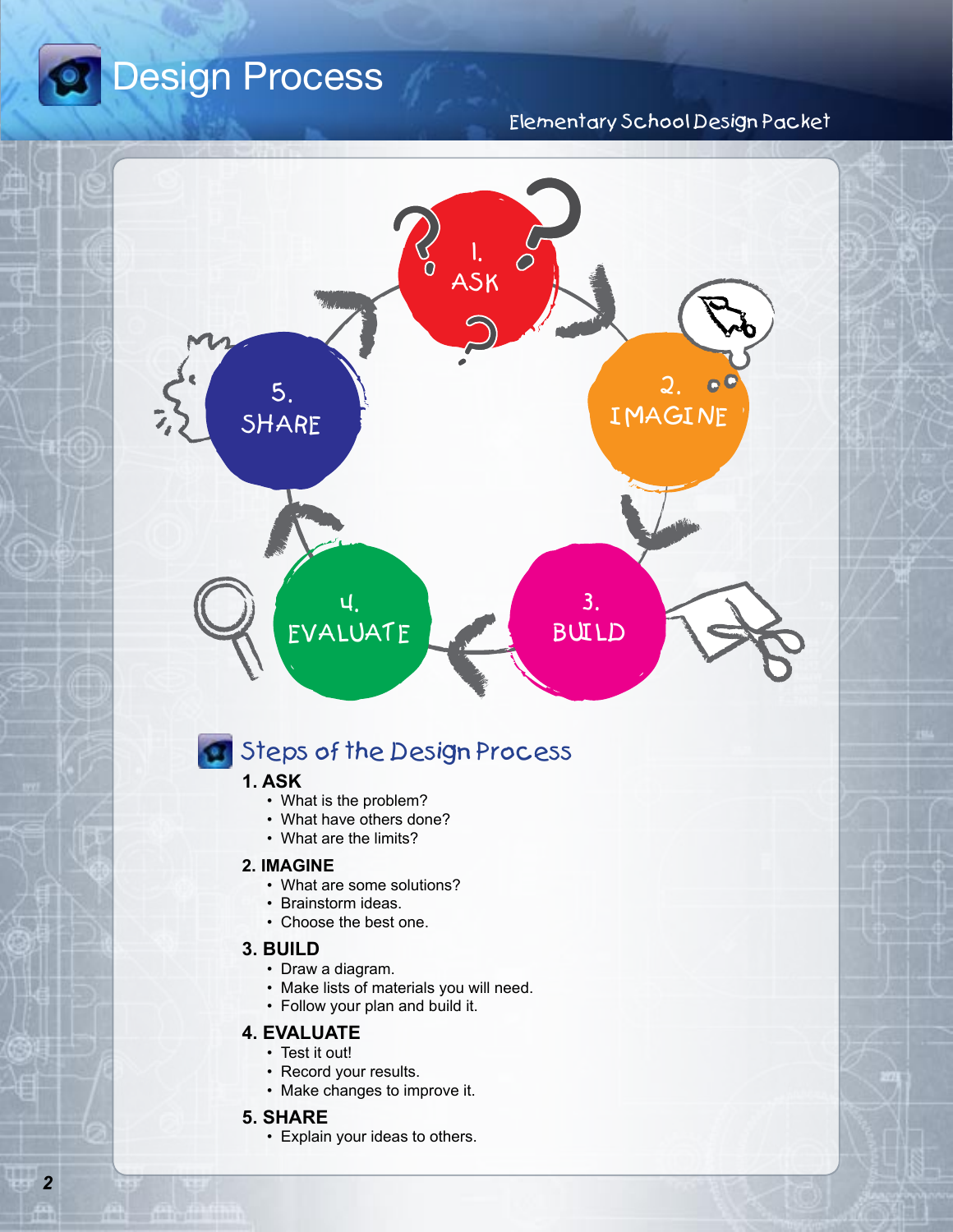# Design Sheets

Step 1

## Elementary School Design Packet

Step 1: Ask

A. What is the problem?



B. What have others done to solve this problem?

C. What are the limits? These may include such things as cost or time.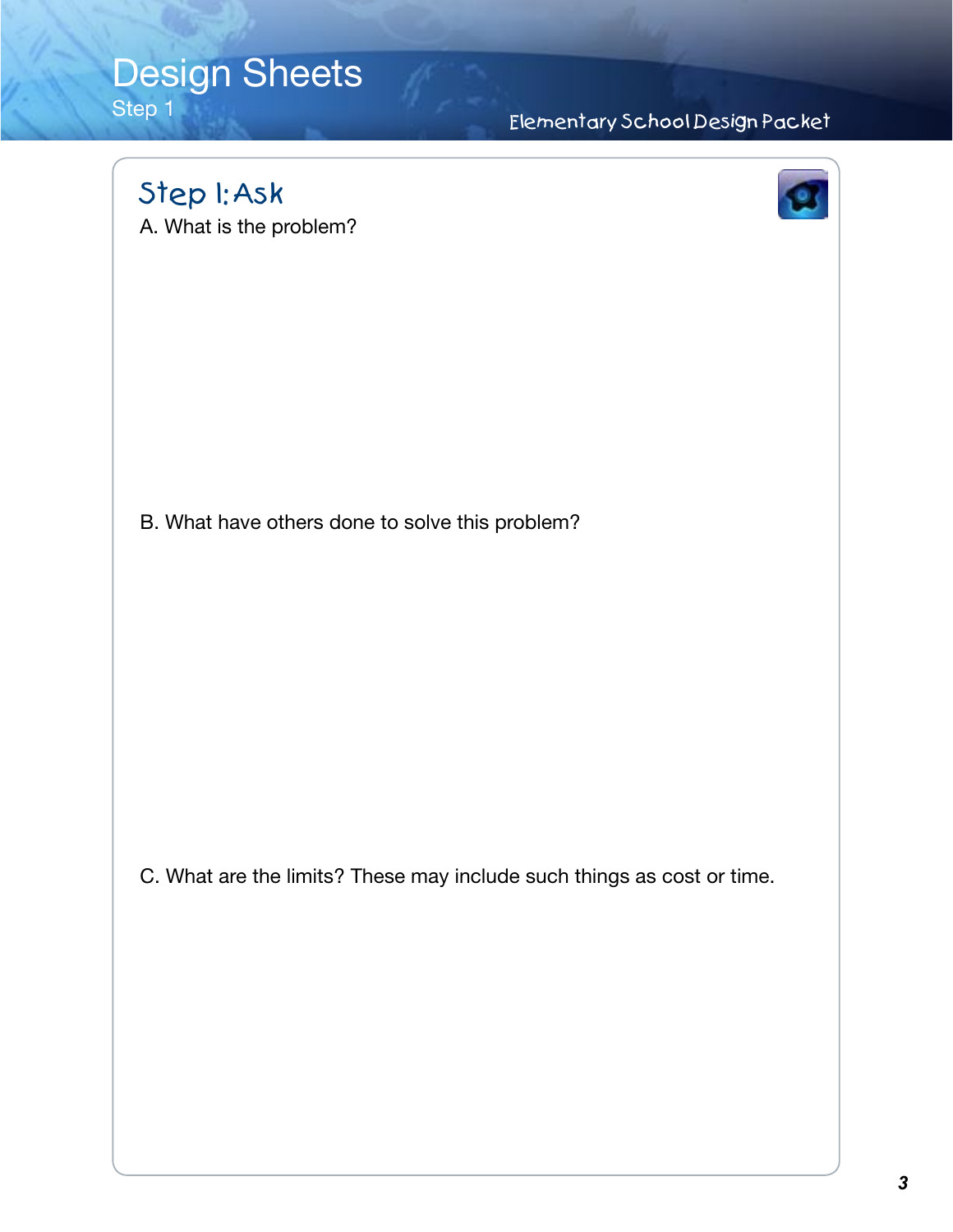## Design Sheets Step 2

Elementary School Design Packet

# Step 2: Imagine



A. What are some solutions? Brainstorm ideas and list them.

B.Choose the best idea and explain why you think it is the best.

C. Brainstorm ideas for each part of the design chosen by your team. Be sure everyone can explain the choices.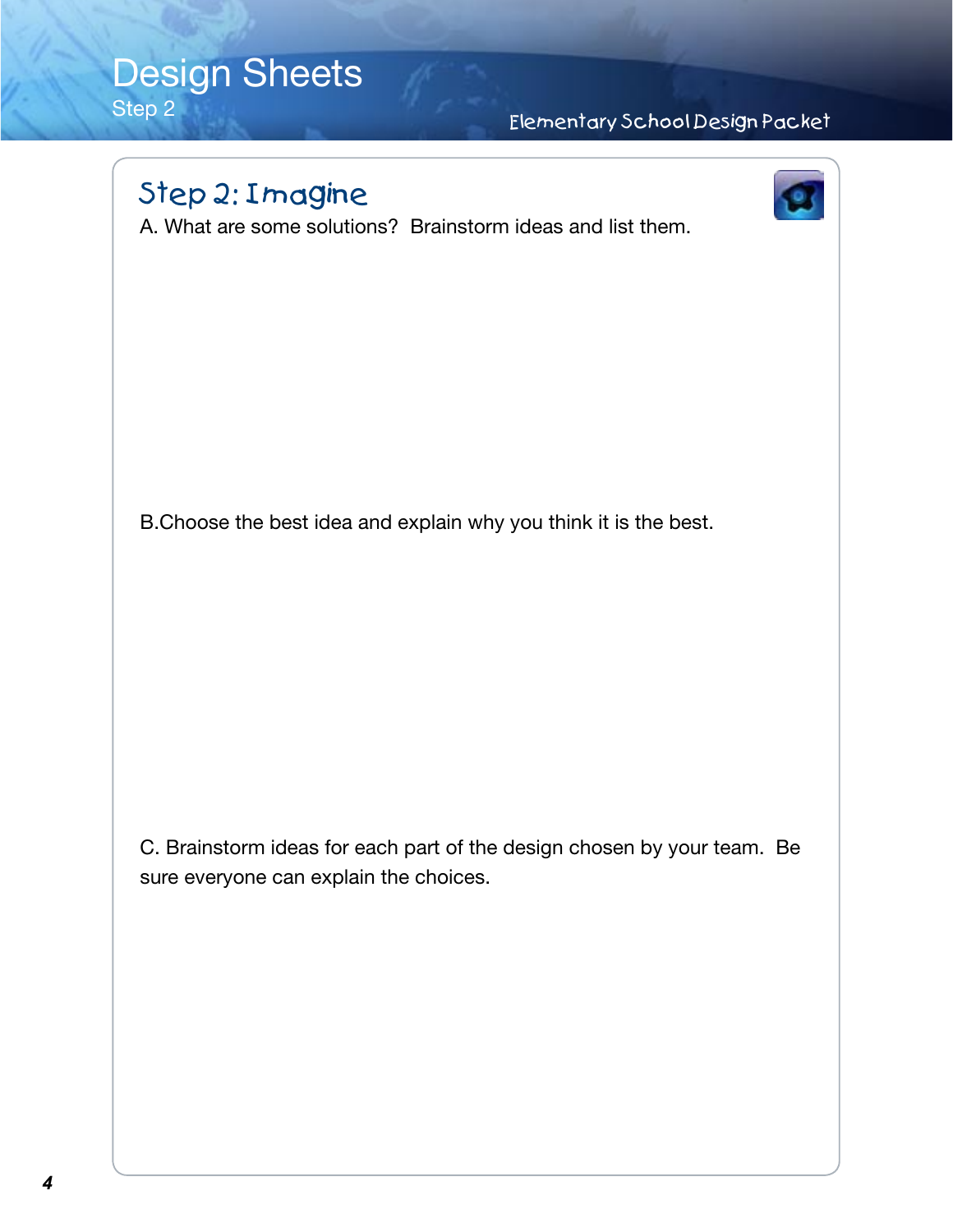# Design Sheets

Step 3

## Elementary School Design Packet

## Step 3: Build

A. Draw a diagram of your design. On the drawing, label all parts clearly.

B. Make a list of the materials you will need. Describe why you have chosen these materials.

C. Follow your plan and build the model.

D. How did your drawing help you build your model? How would your drawings and notes help others?

E. If there are any differences between your drawing and your model, explain why you made these changes.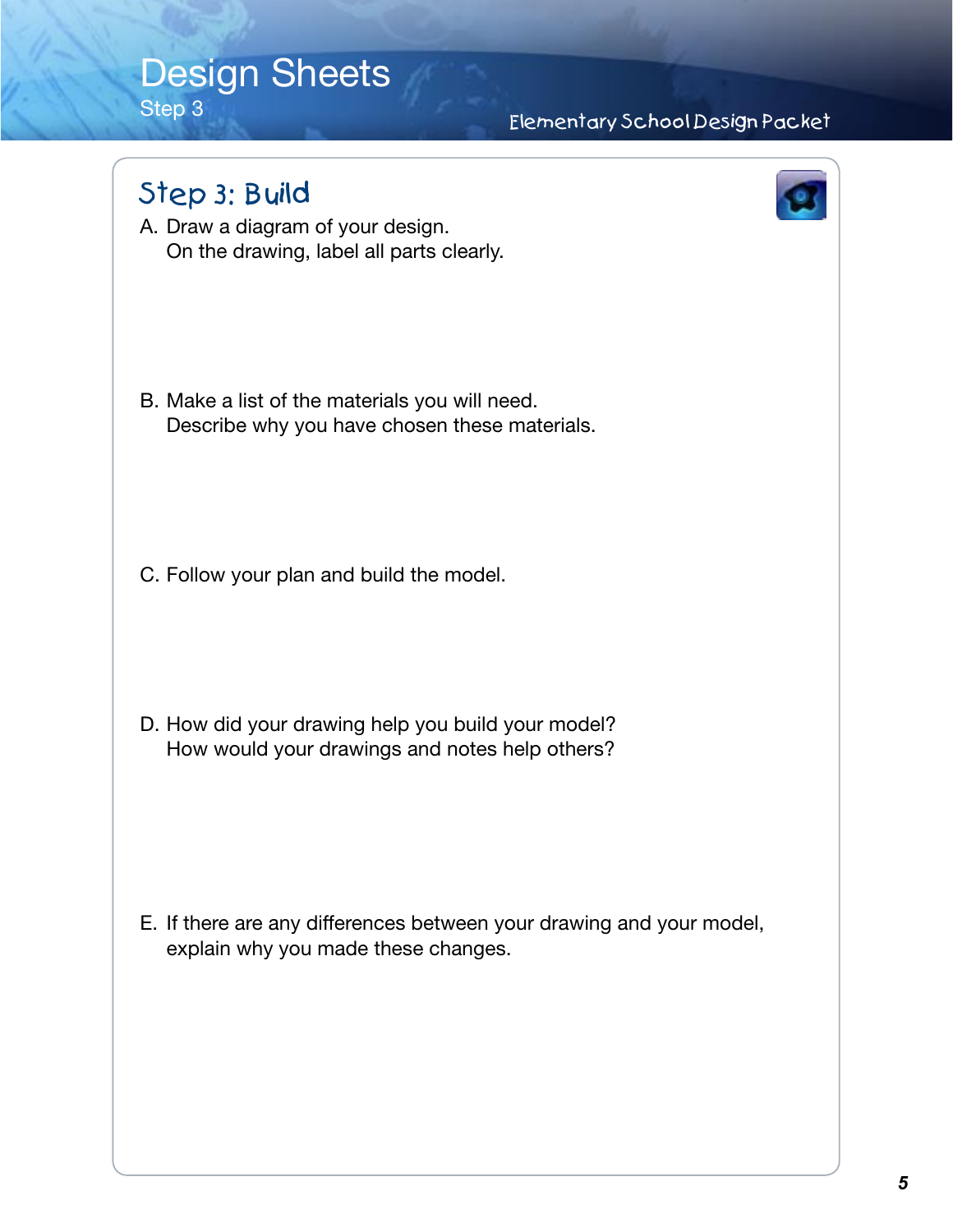## Design Sheets Step 4

Elementary School Design Packet

# Step 4: Evaluate

A. Test your model. Describe the test you used.



B. Record your results.

- C. Did your model do what was expected? Describe what you observed.
- D. Did the materials you use work? What other materials might be better?

- E. What changes would you make to improve your model? Why would you make each change? Are there any reasons you cannot make the changes you would like to make?
- F. Make changes to improve your model. Go back and mark any changes you made on your original drawing.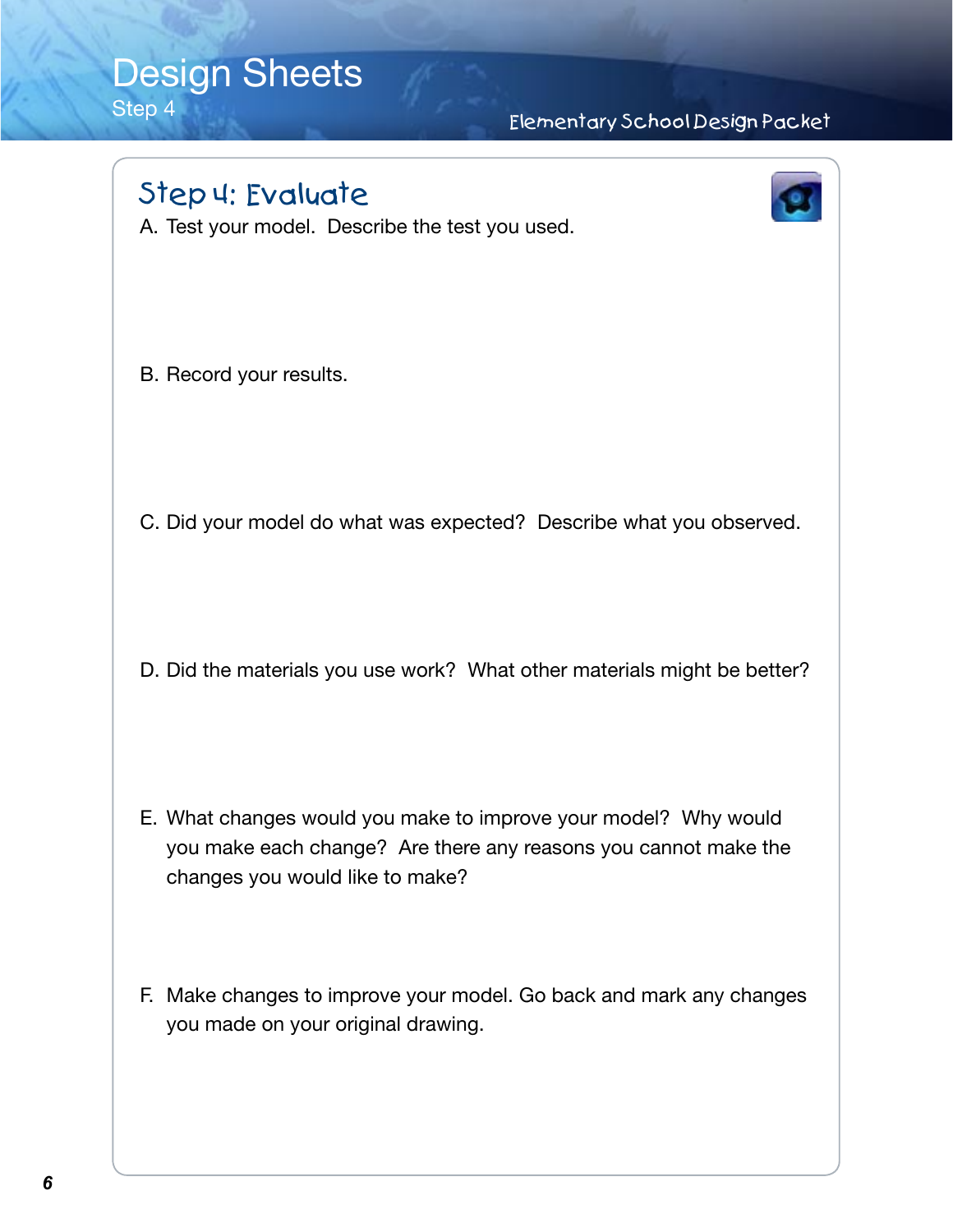# Design Sheets

Step 5

### Elementary School Design Packet

## Step 5: Share

A. Explain your ideas to others. You might:

- make a poster. give a speech. make a short video.
- make a video collage. write a letter to NASA convincing them to build your model.

**Be sure to include sketches, pictures, data and graphs in your presentation.** 

B. Tell what each member of the team did for this project.

EXTEND (Optional):

A. Compare your design to others. How are the designs different? Is there some part of another design you would like to add to your design?

B. How could you test which model is best? Decide on a test and try it out.